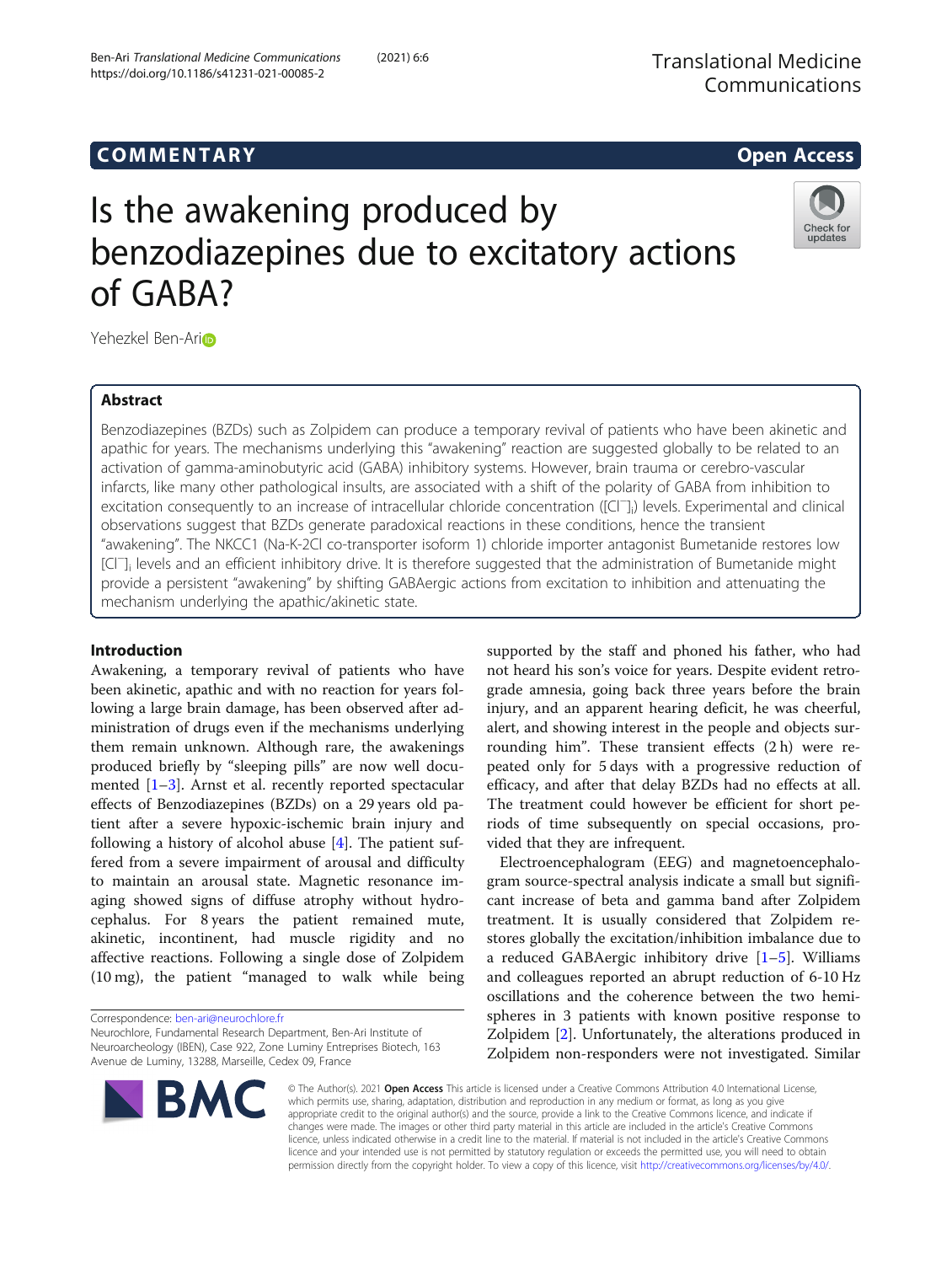observations have been made after severe ischemic brain damage and in patients with a variety of brain disorders including severe degenerative ones, notably Parkinson's disease  $[6-11]$  $[6-11]$  $[6-11]$  $[6-11]$  $[6-11]$ . These effects are interpreted as a general restoration of gamma-aminobutyric acid (GABA) inhibition that has been hampered by the insult. However, the exact underlying mechanism and the site of reduced GABAergic inhibitory drive remains conjectural as these cannot readily be determined from EEG measures. If GABAergic inhibition has been impacted, it is fundamental to identify whether and which element of GABAergic mechanisms is deficient to suggest a therapeutic avenue. Considering the wide range of actions of Zolpidem and other BZDs, it is not astonishing that their effects on awakening have not been identified.

Here, I suggest that the paradoxical effects of BZDs are due to a shift of the polarity of GABA actions triggered by the pathological insult: the excitatory actions of GABA in post ischemic networks are increased by BZDs leading to paradoxical reactions. Indeed, the polarity of GABA actions is determined by intracellular chloride concentration ([Cl<sup>−</sup> ]i) levels. When they are elevated, GABA exerts depolarizing/excitatory actions; and when they are low, GABA exerts hyperpolarizing/inhibitory actions. The shift from hyperpolarizing/inhibitory to depolarizing/excitatory actions has been reported in a wide range of disorders including ischemic insults and degenerative disorders [\[12](#page-3-0)–[15\]](#page-3-0). Experimental observations suggest that paradoxical actions of BZDs occur when neurons have high [Cl<sup>−</sup> ]i levels and excitatory actions of GABA [[16](#page-4-0)–[18\]](#page-4-0). Therefore, I suggest that the ephemerous effects of BZDs are due to high [Cl<sup>−</sup> ]i levels and consequent GABAergic excitation. In this scenario, brief awakening by BZDs calls for the combined use of BZDs and agents known to restore inhibition in order to transform the brief effect to a long lasting one.

# Activity-dependent dynamic changes of GABAergic inhibition in disease

The degree of complexity of GABA actions is quite unsurpassed. Many parameters impact the efficacy of GABAergic signals and inhibition: the large number of subunits of GABA receptors that determine the properties of GABAergic currents and pharmacological properties, the localization and distribution of these receptors and their density, the connectivity of different interneurons, the uptake systems that control GABA levels, and the microglia and astrocytes that regulate extracellular ionic distributions. With regards to the connectivity of different types of interneurons, dendrites-targeted interneurons act by controlling the glutamatergic input of principal neurons and the generation of calcium currents, whereas somatic-targeting interneurons innervate hundreds to thousands of principal neurons leading to a synchronized activity in phase with the end of the synaptic current [\[19](#page-4-0)–[22\]](#page-4-0). In addition, GABA and Glycine anionic receptor channel complexes have a unique property that is not shared by excitatory glutamatergic signals: the polarity of their actions depends largely on the levels of ongoing activity. Hyperactivity and a wide range of insults produce an accumulation of chloride ions leading to depolarizing and often excitatory effects of GABA [\[23](#page-4-0)–[25](#page-4-0)]. Excitatory GABAergic signals can activate sodium channels, voltage-gated currents and remove the voltage-dependent blockade of NMDA receptor channels, leading to calcium influx with important long-lasting consequences on plasticity and network operation [\[23](#page-4-0), [26](#page-4-0)–[28\]](#page-4-0).

The polarity of GABA actions also follows a developmental trajectory shifting from depolarizing/excitatory to hyperpolarizing/inhibitory in all animal species investigated [\[23](#page-4-0), [29](#page-4-0)–[32](#page-4-0)]. This is due to an evolutionary conserved progressive reduction of [Cl<sup>−</sup>]<sub>i</sub> levels mediated by a decrease in the activity of a major chloride importer NKCC1 (Na-K-2Cl co-transporter isoform 1) and an increase of the chloride exporter KCC2 (K-Cl cotransporter isoform 2) activity [\[23](#page-4-0), [25\]](#page-4-0) (Fig. [1](#page-2-0)). During development GABAergic signals modulate cell proliferation, neuronal migration and growth as well as synapse and neuronal ensemble formation [\[23,](#page-4-0) [33](#page-4-0)–[35\]](#page-4-0). The developmental stage at which the shift occurs is animal species, brain structure and sex specific [[23\]](#page-4-0). In addition, there is an oxytocin-mediated neuroprotective transient shift to hyperpolarizing actions during parturition and birth [[36,](#page-4-0) [37\]](#page-4-0). In experimental conditions, blocking the depolarizing actions of GABA by knocking out KCC2 or by in utero administration of NKCC1 antagonists produces deleterious effects including epilepsy and abnormal behavior in mice [\[17](#page-4-0), [38](#page-4-0)–[41\]](#page-4-0).

Quite astonishingly, extensive investigations have unraveled a return to high [Cl<sup>−</sup> ]i levels and excitatory actions of GABA in many disorders and pathological conditions. This has been observed in rodent models of disorders that are generated in utero including Autism Spectrum Disorders (ASD), Fragile X, Rett and Down syndromes, maternal immune activation, various infantile epilepsies due to migration disorders, etc [[12](#page-3-0), [18,](#page-4-0) [41](#page-4-0)– [53\]](#page-4-0) Similar alterations are observed also in neurodegenerative disorders and adult insults or lesions including spinal cord injury, chronic pain, brain trauma, Parkinson's disease, Huntington's disease, deleterious actions of anesthetic agents, etc [\[12](#page-3-0), [14](#page-3-0), [54](#page-4-0)-[62\]](#page-4-0) High [Cl<sup>−</sup>]<sub>i</sub> levels and a disruption of ionic equilibrium are also observed in brain tumors, notably neuro-glioblastoma [[63](#page-4-0)– [67\]](#page-4-0). The higher [Cl<sup>−</sup> ]i levels are due to a higher NKCC1/ KCC2 activity ratio. Brain infarct also leads to similar changes with high [Cl<sup>−</sup> ]i levels and depolarizing/excitatory actions of GABA. Moderate to severe ischemic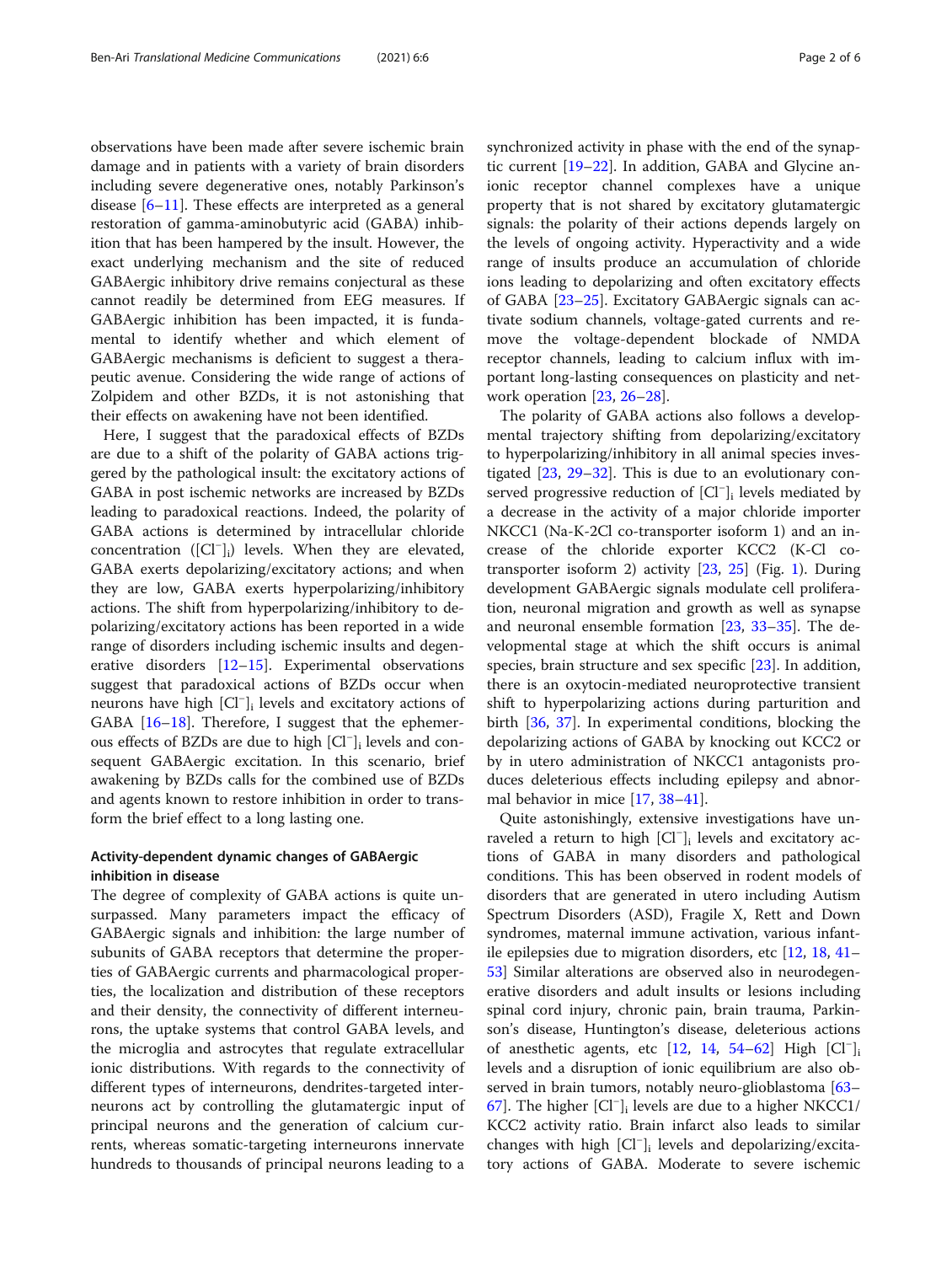<span id="page-2-0"></span>

conditions increase NKCC1 and/or reduce KCC2 activity [[40,](#page-4-0) [68](#page-4-0)–[75\]](#page-5-0). Therefore, in spite of the heterogeneity of these insults and their generating pathogenic event, they share a common reaction associated with high [Cl<sup>-</sup>]<sub>i</sub> levels and depolarizing/excitatory actions of GABA (Fig. 1). Events underlying this shift include activation of kinases regulating NKCC1 and KCC2, and brain-derived neurotrophic factor released by microglia [[40](#page-4-0), [76](#page-5-0)–[78](#page-5-0)]. Collectively, these observations illustrate the dynamic changes of GABA actions, the central role of the NKCC1/KCC2 ratio and their importance in the pathogenesis of infarcts and severe brain damage.

Restoring low [Cl<sup>−</sup> ]i levels and GABAergic inhibition has been shown to attenuate many brain disorders in experimental conditons and in clinical trials. The most frequently used agent to reduce [Cl<sup>−</sup> ]i levels is Bumetanide, a highly specific antagonist of the ubiquitously expressed NKCC1 chloride importer and the NKCC2 chloride cotransporter present in the thick ascending loop of Henle, hence its diuretic action. In animal models, Bumetanide attenuates the severity of ASD, Parkinson's disease, chronic pain, epilepsies, anesthesia induced seizures, etc [[12,](#page-3-0) [71,](#page-4-0) [79](#page-5-0)–[84\]](#page-5-0) Furthermore, Bumetanide reduces ischemic infarction, cerebral swelling and neurological sequels in mice [\[71](#page-4-0)]. Successful clinical trials have also been made using Bumetanide with the aim of reducing [Cl<sup>-</sup>]<sub>i</sub> levels to treat ASD [[85](#page-5-0)-[88\]](#page-5-0) and related genetic syndromes with autistic features such as Tuberous Sclerosis [[89](#page-5-0)]. Pilot trials also show a similar efficacy to treat Fragile X syndrome [\[90](#page-5-0)], schizophrenia [\[9](#page-3-0)] and Parkinson's disease [[91\]](#page-5-0). Collectively, these studies suggest that the reduction of high [Cl<sup>−</sup> ]i levels and the shift of the polarity of GABA from excitation to inhibition might pave the way to innovative therapies of many disorders.

# A working hypothesis: complementarity of Zolpidem and Bumetanide

Paradoxical actions of BZD are also observed after anesthesia where increasing doses of BZDs shift the effects from sedation to a paradoxical reaction with euphoria or dysphoria and purposeless movements [\[92](#page-5-0)]. How does Zolpidem and related agents produce these paradoxical reactions? Here, I propose that aberrant high [Cl<sup>−</sup> ]i levels and excitatory actions of GABA underlie the "awakening" produced by BZDs. In a comatose state, BZDs enhance the excitatory GABAergic activity leading to a paradoxical transient awakening instead of sleep and reduced activity. As such, this suggests that GABA exerts excitatory actions. Bumetanide might then restore low [Cl<sup>−</sup> ]i levels and efficient GABAergic inhibitory drive, decreasing the fundamental consequence of the initial trauma. Paradoxical effects of BZDs have been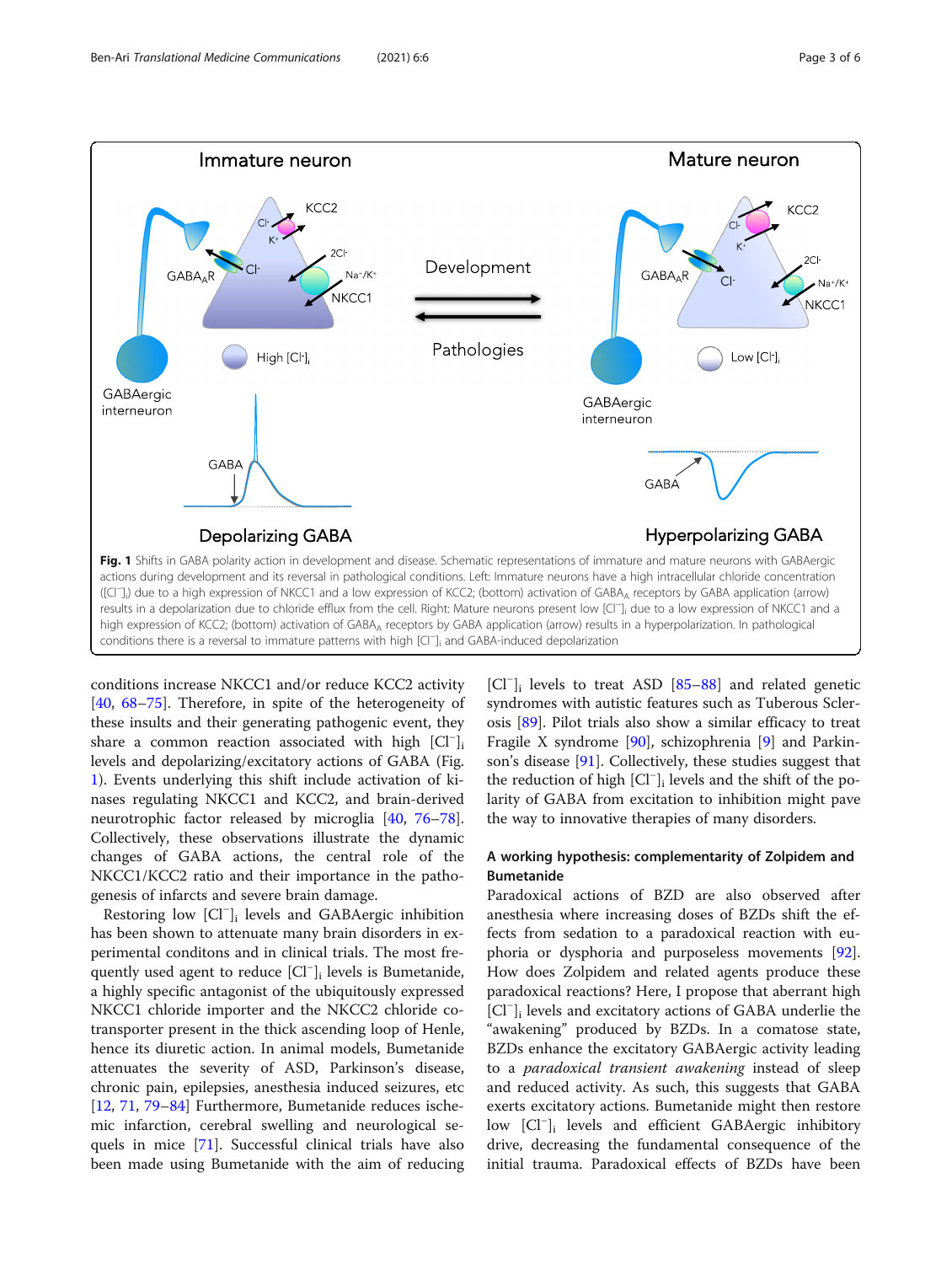<span id="page-3-0"></span>demonstrated in experimental conditions when [Cl<sup>−</sup>]<sub>i</sub> levels are high and the actions of GABA excitatory [[41](#page-4-0), [93,](#page-5-0) [94](#page-5-0)]. Phenobarbital also exerts paradoxical effects reducing early seizures but aggravating repeated ones when [Cl<sup>−</sup>]<sub>i</sub> levels are increased [[41\]](#page-4-0). In keeping with this, a pilot study reported that Bumetanide attenuated the severity of ASD and BZDs produced paradoxical reactions [[95](#page-5-0)]. Collectively these observations raise the possibility that the paradoxical effects of BZDs are mediated by GABA excitatory actions that BZDs reinforce. Since [Cl<sup>−</sup> ]i levels cannot be determined in humans, these paradoxical actions of BZDs might justify the use of Bumetanide to reduce the potantially high [Cl<sup>−</sup>]<sub>i</sub> levels, restore inhibition and attenuate the core apathic and akinetic syndrome.

Therefore, two agents acting differently on GABAergic networks, Zolpidem and Bumetanide, might emerge as potentially useful producing an awakening reaction. The former produces transient awakening effects that are not readily reproduced with repeated administration, the latter by reducing [Cl<sup>−</sup>]<sub>i</sub> levels restores persistently GABA polarity and the efficacy of inhibitory networks. The use of Bumetanide is safe with minimal side effects even when administered for long periods, and it has been used for decades to treat hypertension and brain oedema with easily controlled side effects [\[96\]](#page-5-0). The administration of Bumetanide alone or possibly in combination with BZDs might therefore produce long term persistent awakening. This has been tested efficiently in a co-administration of BZD and Acetazolamide – a carbonic anhydrase inhibitor that reduces [Cl<sup>−</sup> ]i – showing an enhanced effect compared to the administration of BZD alone [\[60](#page-4-0)]. Also, Bumetanide enhances BZD efficacy in ischemic damage [13], and seizures are efficiently reduced by combined administration of Phenobarbital or BZDs and Bumetanide [\[94,](#page-5-0) [97](#page-5-0)]. Therefore, a dual drug administration has shown some efficacy in these pathologies.

## Conclusion

In conclusion, paradoxical actions of BZDs can be viewed as a clinical signal reflecting a disturbance of the regulation of [Cl<sup>−</sup> ]i levels and the polarity of GABA. It is therefore suggested that a similar mechanism might operate in these patients. This also suggests that Bumetanide, known in experimental and clinical situations (pilot cases) to reduce/attenuate the severity of an insult, might be useful to correct the fundamental cause of the disorder. Clearly, low [Cl<sup>−</sup> ]i levels constitute a general signature of insults that must be treated by restoring the correct polarity of GABA actions.

#### Abbreviations

ASD: Autism Spectrum Disorders; BZDs: Benzodiazepines;

EEG: Electroencephalogram; GABA: Gamma-aminobutyric acid; KCC2: K-Cl cotransporter isoform 2; NKCC1: Na-K-Cl co-transporter isoform 1

#### Acknowledgements

I thank Dr. D Ferrari for her comments and suggestions and Dr. C Dumon for her help with the Figure.

#### Author's contributions

Y B-A wrote the manuscript. The author(s) read and approved the final manuscript.

### Funding

Yehezkel Ben-Ari's work is supported by Neurochlore.

#### Availability of data and materials

Not applicable.

#### Ethics approval and consent to participate Not applicable.

Consent for publication

Not applicable.

#### Competing interests

Yehezkel Ben-Ari is the CEO and a shareholder of Neurochlore, a biotech company dedicated to the development of treatments for children with autism.

#### Received: 18 December 2020 Accepted: 9 February 2021 Published online: 16 February 2021

#### References

- 1. Sutton JA, Clauss RP. A review of the evidence of zolpidem efficacy in neurological disability after brain damage due to stroke, trauma and hypoxia: a justification of further clinical trials. Brain Inj. 2017;31:1019–27.
- 2. Williams ST, et al. Common resting brain dynamics indicate a possible mechanism underlying zolpidem response in severe brain injury. Elife. 2013;  $2:1-22$ .
- 3. Machado C, Estévez M, Rodriguez-Rojas R. Zolpidem efficacy and safety in disorders of consciousness. Brain Inj. 2018;32:530–1.
- 4. Arnts H, et al. Awakening after a sleeping pill: restoring functional brain networks after severe brain injury. Cortex. 2020;132:135–46.
- 5. Clauss RP, Güldenpfennig WM, Nel HW, Sathekge MM, Venkannagari RR. Extraordinary arousal from semi-comatose state on zolpidem. South African Med J. 2000;90:68–72.
- 6. Bomalaski MN, Claflin ES, Townsend W, Peterson MD. Zolpidem for the treatment of neurologic disorders: a systematic review. JAMA Neurol. 2017; 74:1130–9.
- 7. Prokic EJ, et al. Cortical oscillatory dynamics and benzodiazepine-site modulation of tonic inhibition in fast spiking interneurons. Neuropharmacology. 2015;95:192–205.
- 8. Daniele A, Panza F, Greco A, Logroscino G, Seripa D. Can a Positive Allosteric Modulation of GABAergic Receptors Improve Motor Symptoms in Patients with Parkinson's Disease? The Potential Role of Zolpidem in the Treatment of Parkinson's Disease. Parkinsons Dis. 2016;14:1–15.
- Lemonnier E, Lazartigues A, Ben-Ari Y. Treating schizophrenia with the diuretic bumetanide: a case report. Clin Neuropharmacol. 2016;39:115–7.
- 10. Hall SD, et al. GABA(a) alpha-1 subunit mediated desynchronization of elevated low frequency oscillations alleviates specific dysfunction in stroke a case report. Clin Neurophysiol. 2010;121:549–55.
- 11. Hall SD, et al. GABA-mediated changes in inter-hemispheric beta frequency activity in early-stage Parkinson's disease. Neuroscience. 2014;281:68–76.
- 12. Ben-Ari Y. NKCC1 chloride importer antagonists attenuate many neurological and psychiatric disorders. Trends Neurosci. 2017;40:536–54.
- 13. Cleary RT, et al. Bumetanide enhances phenobarbital efficacy in a rat model of hypoxic neonatal seizures. PLoS One. 2013;8:1–12.
- 14. Hasbargen T, et al. Role of NKCC1 and KCC2 in the development of chronic neuropathic pain following spinal cord injury. Ann N Y Acad Sci. 2010;1198: 168–72.
- 15. Kahle KT, Staley KJ. The bumetanide-sensitive Na-K-2Cl cotransporter NKCC1 as a potential target of a novel mechanism-based treatment strategy for neonatal seizures. Neurosurg Focus. 2008;25:1–8.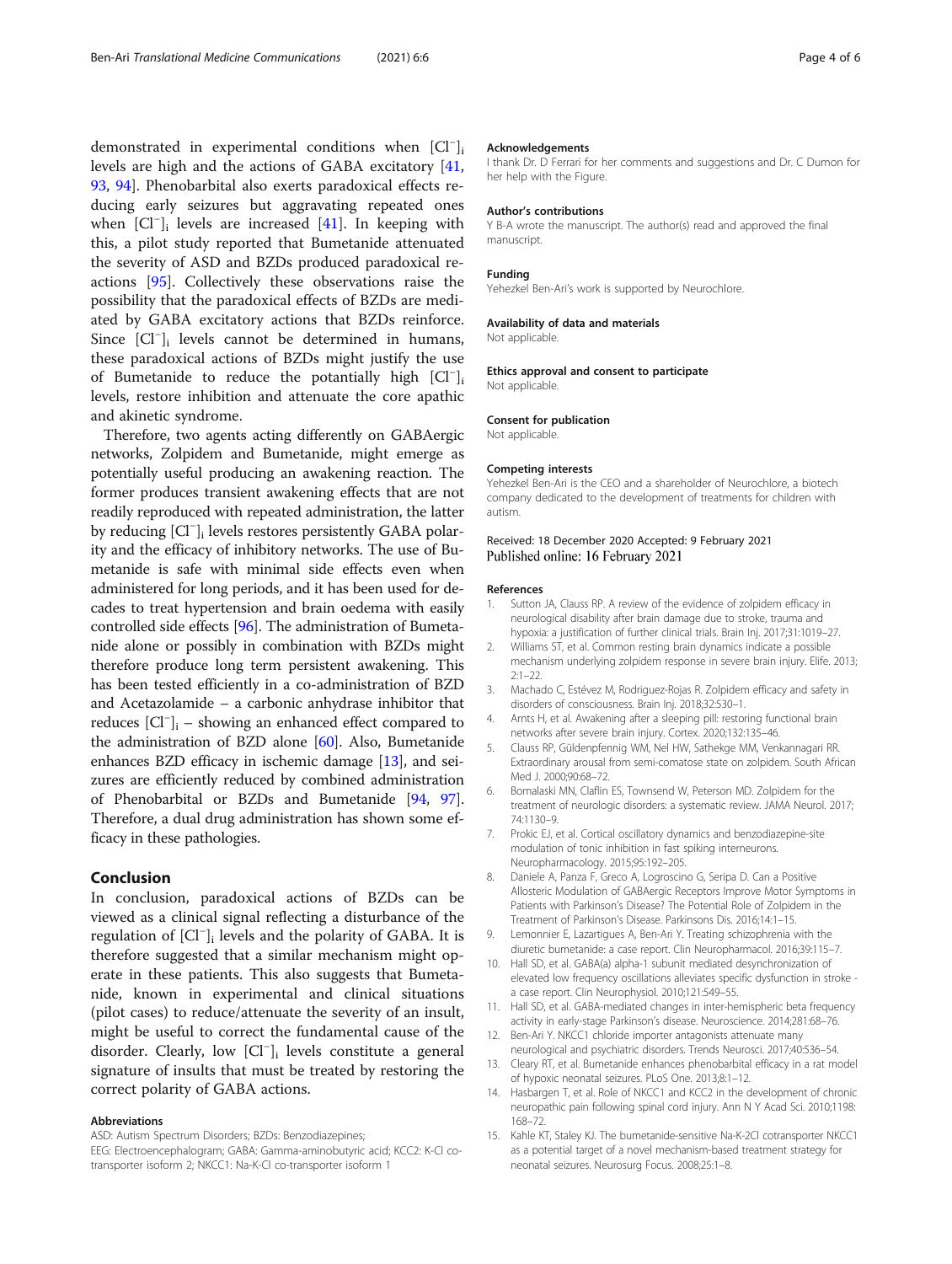- <span id="page-4-0"></span>16. Nardou R, et al. Phenobarbital but not diazepam reduces AMPA/kainate receptor mediated currents and exerts opposite actions on initial seizures in the neonatal rat Hippocampus. Front Cell Neurosci. 2011;5:16.
- 17. Khalilov I, et al. Enhanced synaptic activity and epileptiform events in the embryonic KCC2 deficient hippocampus. Front Cell Neurosci. 2011;5:1–8.
- 18. Ben-Ari Y, Khalilov I, Kahle KT, Cherubini E. The GABA excitatory/inhibitory shift in brain maturation and neurological disorders. Neuroscientist. 2012;18: 467–86.
- 19. Freund TF, Buzsáki G. Interneurons of the hippocampus. Hippocampus. 1996;6:347–470.
- 20. Klausberger T, Somogyi P. Neuronal diversity and temporal dynamics: the unity of hippocampal circuit operations. Science. 2008;321:53–7.
- 21. Klausberger T, et al. Brain-state- and cell-type-specific firing of hippocampal interneurons in vivo. Nature. 2003;421:844–8.
- 22. Somogyi P, Katona L, Klausberger T, Lasztóczi B, Viney TJ. Temporal redistribution of inhibition over neuronal subcellular domains underlies state-dependent rhythmic change of excitability in the hippocampus. Philosophical Transact R Soc B Biol Sci. 2014;369(1635):33–48.
- 23. Ben-Ari Y, Gaiarsa JL, Tyzio R, Khazipov R. GABA: a pioneer transmitter that excites immature neurons and generates primitive oscillations. Physiol Rev. 2007;87:1215–84.
- 24. Kaila K, et al. The K+/cl|[minus]| co-transporter KCC2 renders GABA hyperpolarizing during neuronal maturation. Nature. 1999;397:251–5.
- 25. Rivera C, et al. The K+/cl- co-transporter KCC2 renders GABA hyperpolarizing during neuronal maturation. Nature. 1999;397:251–5.
- 26. Ben-Ari Y, et al. Neurophysiology. 2002;34:81–2.
- 27. Leinekugel X, Tseeb V, Ben-Ari Y, Bregestovski P. Synaptic GABAA activation induces Ca2+ rise in pyramidal cells and interneurons from rat neonatal hippocampal slices. J Physiol. 1995;487:319–29.
- 28. Fiumelli H, Woodin MA. Role of activity-dependent regulation of neuronal chloride homeostasis in development. Curr Opin Neurobiol. 2007;17:81–6.
- 29. Khazipov R, et al. Early development of neuronal activity in the primate hippocampus in utero. J Neurosci. 2001;21:9770–81.
- 30. Achilles K, et al. Kinetic properties of cl- uptake mediated by Na +−dependent K+-2Cl- cotransport in immature rat neocortical neurons. J Neurosci. 2007;27:8616–27.
- 31. Yamada J, et al. Cl- uptake promoting depolarizing GABA actions in immature rat neocortical neurones is mediated by NKCC1. J Physiol. 2004; 557:829–41.
- 32. Tyzio R, et al. Postnatal changes in somatic γ-aminobutyric acid signalling in the rat hippocampus. Eur J Neurosci. 2008;27:2515–28.
- 33. Dammerman RS, Flint AC, Noctor S, Kriegstein AR. An excitatory GABAergic plexus in developing neocortical layer 1. J Neurophysiol. 2000;84:428–34.
- 34. Chen J, Kriegstein AR. A GABAergic projection from the zona incerta to cortex promotes cortical neuron development. Science. 2015;350(80):554–8.
- 35. Kriegstein AR. GABA puts the brake on stem cells. Nat Neurosci. 2005;8: 1132–3.
- 36. Tyzio R, et al. Maternal oxytocin triggers a transient inhibitory switch in GABA signaling in the fetal brain during delivery. Science. 2006;314(80):1788–92.
- 37. Leonzino M, et al. The timing of the excitatory-to-inhibitory GABA switch is regulated by the oxytocin receptor via KCC2. Cell Rep. 2016;15:96–103.
- 38. Wang DD, Kriegstein AR. Blocking early GABA depolarization with bumetanide results in permanent alterations in cortical circuits and sensorimotor gating deficits. Cereb Cortex. 2011;21:574–87.
- 39. Chudotvorova I, et al. Early expression of KCC2 in rat hippocampal cultures augments expression of functional GABA synapses. J Physiol. 2005;566:671–9.
- 40. Pellegrino C, et al. Knocking down of the KCC2 in rat hippocampal neurons increases intracellular chloride concentration and compromises neuronal survival. J Physiol. 2011;589:2475–96.
- 41. Nardou R, et al. Neuronal chloride accumulation and excitatory GABA underlie aggravation of neonatal epileptiform activities by phenobarbital. Brain. 2011;134:987–1002.
- 42. Tyzio R, et al. Oxytocin-mediated GABA inhibition during delivery attenuates autism pathogenesis in rodent offspring. Science. 2014;343(80):675–9.
- 43. Watanabe M, Fukuda A. Development and regulation of chloride homeostasis in the central nervous system. Front Cell Neurosci. 2015;9:1–14.
- 44. Lapray D, et al. Spontaneous epileptic manifestations in a DCX knockdown model of human double cortex. Cereb Cortex. 2010;20:2694–701.
- 45. Rheims S, Represa A, Ben-Ari Y, Zilberter Y. Layer-specific generation and propagation of seizures in slices of developing neocortex: role of excitatory GABAergic synapses. J Neurophysiol. 2008;100:620–8.
- 46. Knuesel I, et al. Maternal immune activation and abnormal brain development across CNS disorders. Nat Rev Neurol. 2014;10:643–60.
- 47. Pineda E, et al. Maternal immune activation promotes hippocampal kindling epileptogenesis in mice. Ann Neurol. 2013;74:11–9.
- 48. Fernandez A, et al. The GABA developmental shift is abolished by maternal immune activation already at birth. Cereb Cortex. 2019;29:3982–92.
- 49. Robertson CE, Ratai EM, Kanwisher N. Reduced GABAergic action in the autistic brain. Curr Biol. 2016;26:80–5.
- 50. Nabekura J, et al. Reduction of KCC2 expression and GABAA receptormediated excitation after in vivo axonal injury. J Neurosci. 2002;22:4412–7.
- 51. Khalilov I, Le Van Quyen M, Gozlan H, Ben-Ari Y. Epileptogenic actions of GABA and fast oscillations in the developing Hippocampus. Neuron. 2005; 48:787–96.
- 52. Lozovaya N, et al. Early alterations in a mouse model of Rett syndrome: the GABA developmental shift is abolished at birth. Sci Rep. 2019;9:9276.
- 53. Hyde TM, et al. Expression of GABA signaling molecules KCC2, NKCC1, and GAD1 in cortical development and schizophrenia. J Neurosci. 2011;31: 11088–95.
- 54. Lozovaya N, et al. GABAergic inhibition in dual-transmission cholinergic and GABAergic striatal interneurons is abolished in Parkinson disease. Nat Commun. 2018;9:1422.
- 55. Gagnon M, et al. Chloride extrusion enhancers as novel therapeutics for neurological diseases. Nat Med. 2013;19:1524–8.
- 56. Epsztein J, et al. Ongoing epileptiform activity in the post-ischemic hippocampus is associated with a permanent shift of the excitatoryinhibitory synaptic balance in CA3 pyramidal neurons. J Neurosci. 2006;26: 7082–92.
- 57. van den Pol AN, Obrietan K, Chen G. Excitatory actions of GABA after neuronal trauma. J Neurosci. 1996;16:4283–92.
- 58. Dargaei Z, et al. Restoring GABAergic inhibition rescues memory deficits in a Huntington's disease mouse model. Proc Natl Acad Sci U S A. 2018;115: E1618–26.
- 59. Holmes GL, Ben-Ari Y. Seizing hold of seizures. Nat Med. 2003;9:994–6.
- Asiedu M, Ossipov MH, Kaila K, Price TJ. Acetazolamide and midazolam act synergistically to inhibit neuropathic pain. Pain. 2010;148:302–8.
- 61. Tian Y, Lei T, Yang Z, Zhang T. Urethane suppresses hippocampal CA1 neuron excitability via changes in presynaptic glutamate release and in potassium channel activity. Brain Res Bull. 2012;87:420–6.
- 62. Ma H, et al. NKCC1 promotes EMT-like process in GBM via RhoA and Rac1 signaling pathways. J Cell Physiol. 2019;234:1630–42.
- 63. Garzon-Muvdi T, et al. Regulation of brain tumor dispersal by NKCC1 through a novel role in focal adhesion regulation. PLoS Biol. 2012;10(5): e1001320.
- 64. Ye ZY, Li DP, Byun HS, Li L, Pan HL. NKCC1 upregulation disrupts chloride homeostasis in the hypothalamus and increases neuronal activitysympathetic drive in hypertension. J Neurosci. 2012;32:8560–8.
- 65. Cuddapah VA, Sontheimer H. Ion channels and tranporters in cancer. 2. Ion channels and the control of cancer cell migration. Am J Physiol Cell Physiol. 2011;301:1–16.
- 66. Algharabil J, et al. Inhibition of Na-K + −2Cl cotransporter isoform 1 accelerates temozolomidemediated apoptosis in glioblastoma cancer cells. Cell Physiol Biochem. 2012;30:33–48.
- 67. Turner KL, Sontheimer H. Cl- and K+ channels and their role in primary brain tumour biology. Philosophical Transact R Soc B Biol Sci. 2014; 369(1638):20130095.
- 68. Foroutan S, Brillault J, Forbush B, O'Donnell ME. Moderate-to-severe ischemic conditions increase activity and phosphorylation of the cerebral microvascular endothelial cell Na +−K+-cl- cotransporter. Am J Physiol - Cell Physiol. 2005;289(6):C1492–501.
- 69. Ducsay CA, et al. Gestational hypoxia and developmental plasticity. Physiol Rev. 2018;98:1241–334.
- 70. Zhang J, et al. Inhibition of Na+−K+-2Cl− cotransporter attenuates bloodbrain-barrier disruption in a mouse model of traumatic brain injury. Neurochem Int. 2017;111:23–31.
- 71. Huang H, et al. A novel Na+−K+-cl- Cotransporter 1 inhibitor STS66\* reduces brain damage in mice after ischemic stroke. Stroke. 2019;50:1021–5.
- 72. Yan Y, Dempsey RJ, Sun D. Na+−K+-cl- cotransporter in rat focal cerebral ischemia. J Cereb Blood Flow Metab. 2001;21:711–21.
- 73. Chen H, Luo J, Kintner DB, Shull GE, Sun D. Na+−dependent chloride transporter (NKCC1)-null mice exhibit less gray and white matter damage after focal cerebral ischemia. J Cereb Blood Flow Metab. 2005;25:54–66.